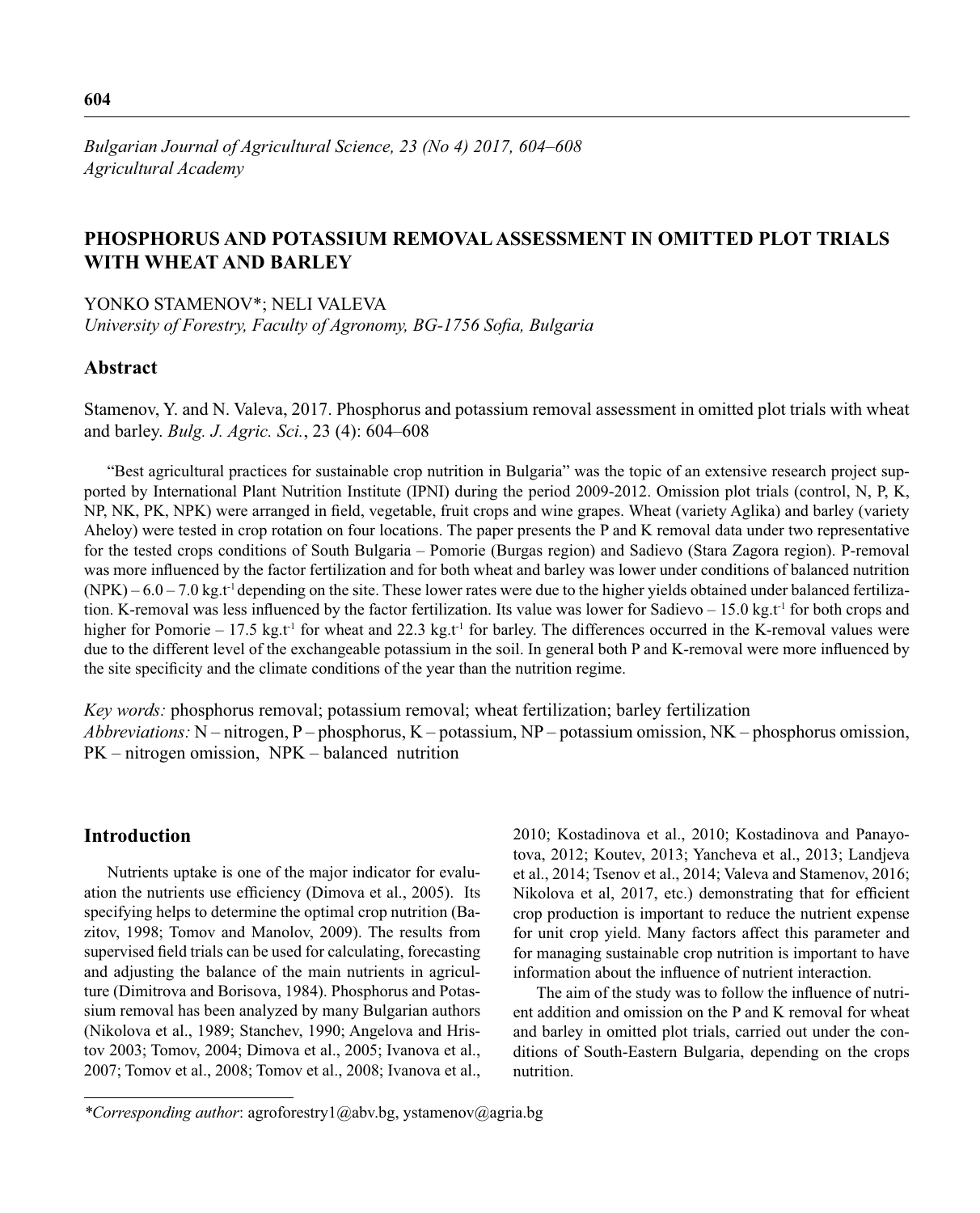## **Materials and Methods**

The study was conducted in 2009 – 2012 in Central and Eastern part of South Bulgaria and covered regions with typical for these crops soil and climatic conditions – Pomorie (Vertisol, with very low level of available phosphorus and very good level of exchangeable potassium) and Sadievo, Nova Zagora Municipality (Chromic Luvisols, with low level of phosphorus and good of potassium). Physical-chemical properties and soil nutrients statuse of the sites are presented in Tables 1 and 2.The tested crops were winter wheat (Aglika variety), grown after sunflower and winter barley (Aheloy variety), grown after maize. Eight different treatments with addition and omission of nitrogen, phosphorus and potassium were tested: untreated check; N; P; K; NP; NK; PK; NPК. The nitrogen was applied before the spring vegetation of the crops, while phosphorus and potassium were applied just before the main tillage. Ammonium nitrate, triple superphosphate and potassium chloride were used for the crops fertilization. Weeds, pest and disease control was conducted with proper pesticides, when needed. Harvesting was done at full maturity of the crops. Yield parameters and chemical composition of the main and secondary production were reported every season in order to determine the nutrient efficiency indicators and also P and K removal per unit area and per yield unit (grain). *ANOVA two-way analysis*  (Pearson, 1895; Fisher and Ronald, 1925; Tukey, 1977) *of variance for P and K-uptake (wheat) and* their dependence on the factors fertilization and site-specific conditions was applied for the statistical data processing.

### **Table 1**

Вк

 $\overline{C}$ 

### **Physical – chemical properties of the soil**

# **Table 2**

#### **Soil nutrient status of the sites**

| Site    | Soil depth<br>cm | pH<br>(H <sub>0</sub> ) | n c<br>$\sim$<br>$mg.100g^{-1}$ | $\mathbf{r}$ $\sim$<br>N.U<br>$mg.100g^{-1}$ | NH.-N<br>$mg.100g^{-1}$ | $NOz-N$<br>$mg.100g^{-1}$ |
|---------|------------------|-------------------------|---------------------------------|----------------------------------------------|-------------------------|---------------------------|
| Pomorie | $0 - 30$         | υ.,                     | ن ، ت                           | $\sim$<br>--                                 | 11.0                    | 4.70                      |
| Sadievo | 30<br>.          | ر . ب                   |                                 | 24                                           | 16.3                    | 14.0                      |

Soil horizon and depth (cm)  $\vert$  Clay content (< 0.01 mm), %  $\vert$  Hygroscopic moisture, % Hygroscopic moisture, %

 $A<sup>1</sup>$  0 - 28 56.13 56.13 56.13 1.63 2.45 2.45 2.06  $A<sup>II</sup>$  28-50 64.70 64.70 64.70 2.21 2.03 2.03 1.63 AB 50-75 60.10 60.10 60.10 2.83 1.51 1.51 1.49

75-100 61.75 61.75 1.66 0.94 0.94 1.12

100-130 54.33 54.33 1.58 – – 0.77

Sadievo | Sadievo | Pomorie | Pomorie | Pomorie | Sadievo

### **Results and Discussions**

P-removal per unit wheat grain production in Pomorie was in the range from 6.2 to 7.3 kg.t<sup>-1</sup> (Figure 1).



**Fig. 1. Phosphorus removal for winter wheat, 2009 – 2012, kg.t-1**

Under balanced nutrition (NPK) and nutrition where nitrogen was applied (single addition or in combination with phosphorus or potassium), P removal with unit wheat grain was lower in comparison to the single P and K addition or N omission. Under nitrogen omission due to lower yields, P-removal per unit grain increased with 7 – 18% and reaches 7.3 kg.t<sup>-1</sup>. For the winter wheat grown in Sadievo, P-removal varied from 6.2 to 7.8 kg.t<sup>-1</sup> and the same trend as in Pomorie occurred – lower P-removal from the variants with higher yields (N, NP, NK and NPK) and up to 13% higher P-removal from the variants with lower yields (P, K and PK).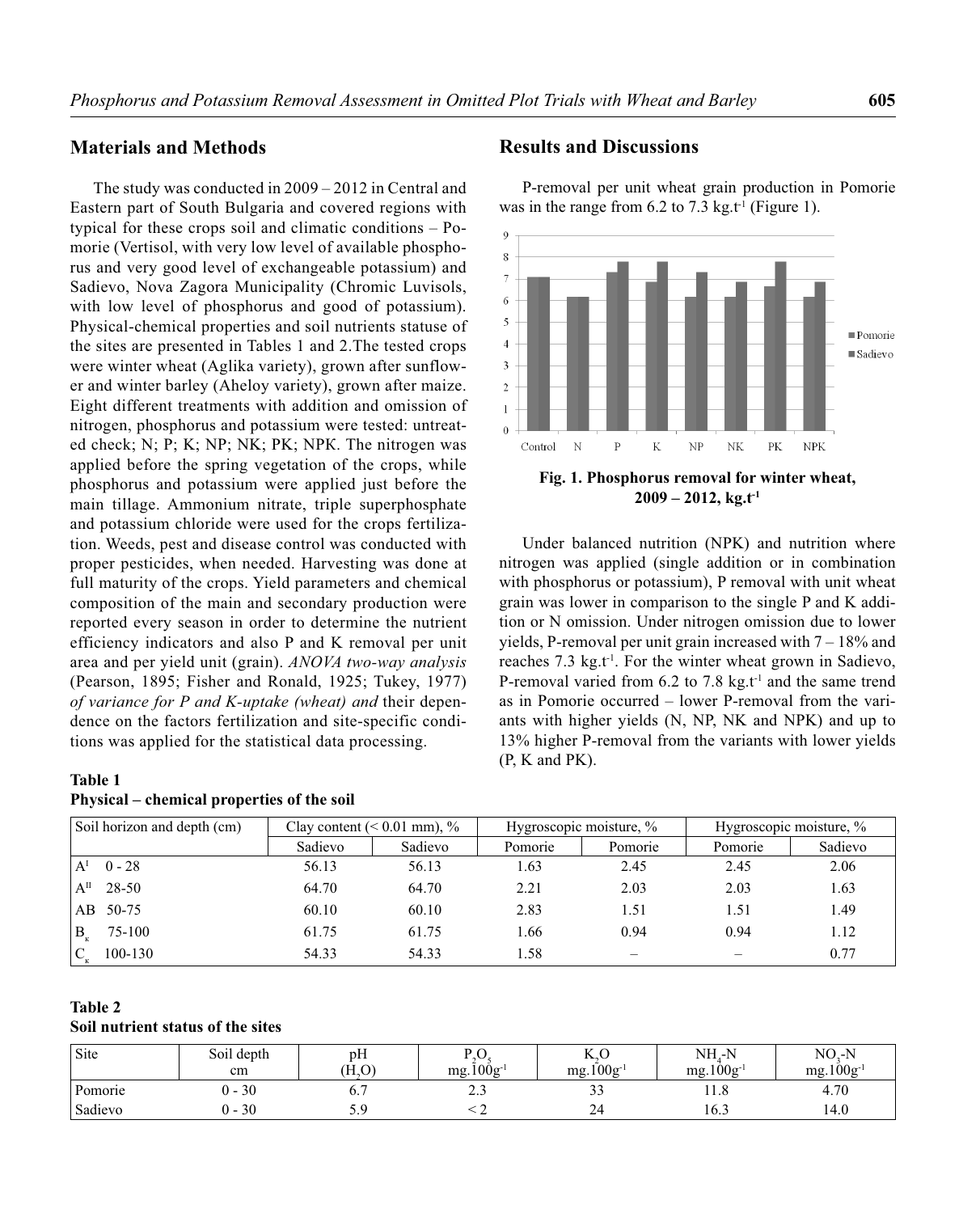| Source             | Sum of squares | Df  | Mean Square | F-Ratio | P-Value |
|--------------------|----------------|-----|-------------|---------|---------|
| Main effects       |                |     |             |         |         |
| A:Fertilization    | 17.0759        |     | 2.43941     | 1.89    | 0.0802  |
| <b>B:Site</b>      | 40.3044        |     | 13.4348     | 10.39   | 0.0000  |
| Interactions       |                |     |             |         |         |
| AB                 | 18.6148        | 21  | 0.886417    | 0.69    | 0.8379  |
| Residual           | 124.189        | 96  | 1.29363     |         |         |
| Total (correctedD) | 200.184        | 127 |             |         |         |

| Table 3                                                           |  |
|-------------------------------------------------------------------|--|
| Analysis of the variance of the P uptake type III Sums of Squares |  |

The recorded differences were due to the differences in the obtained yields, and the statistical analysis (Table 3) showed that the P-removal is more influenced by the factor "site" (P-value: 0.0000), while the factor "fertilization" had no influence (P-value 0.0802).

K-removal for Pomorie conditions was with rates from 16.6 to 18.1 kg.t<sup>-1</sup> (Figure 2).



The lowest level of K-removal was under nitrogen omission (PK) and higher at single N addition. In general, the K removal per unit wheat grain in Sadievo was not very changeable. K-removal for Sadievo region was significantly lower in comparison with Pomorie  $(13.7 \text{ to } 16.1 \text{ kg}, t^1)$  due to the difference of the exchangeable potassium level in the

**Analysis of the variance of the K uptake type III Sums of Squares**

**Table 4**

soil, but the trend was the same – lowest K-removal under PK nutrition and highest under N nutrition.

The statistical analysis for K-removal in winter wheat (Table 4) showed the same tendency – influence from the factor "site" (P-value 0.0001) and no influence from the factor "fertilization" (P-value 0.9993).

For winter barley, P-removal was from 6.3 to 9.0 kg.t<sup>1</sup> for Pomorie and from 6.3 to 8.2 kg.t<sup>-1</sup> for Sadievo (Figure 3).



**Fig. 3. Phosphorus removal in winter barley, 2009 – 2012, kg.t-1**

Based on the results it can be summarized that for both fields, P-removal was higher when P and K were applied single or when N was omitted from the balanced NPK combination and was above 8.0 kg.t<sup>-1</sup>. Under balanced NPK fer-

| Sum of squares | Df  | Mean Square | F-Ratio | P-Value |
|----------------|-----|-------------|---------|---------|
|                |     |             |         |         |
| 20.1679        |     | 2.88113     | 0.08    | 0.9993  |
| 923.336        |     | 307.779     | 8.05    | 0.0001  |
|                |     |             |         |         |
| 117.522        | 21  | 5.5963      | 0.15    | 1.0000  |
| 3671.22        | 96  | 38.2419     |         |         |
| 4732.24        | 127 |             |         |         |
|                |     |             |         |         |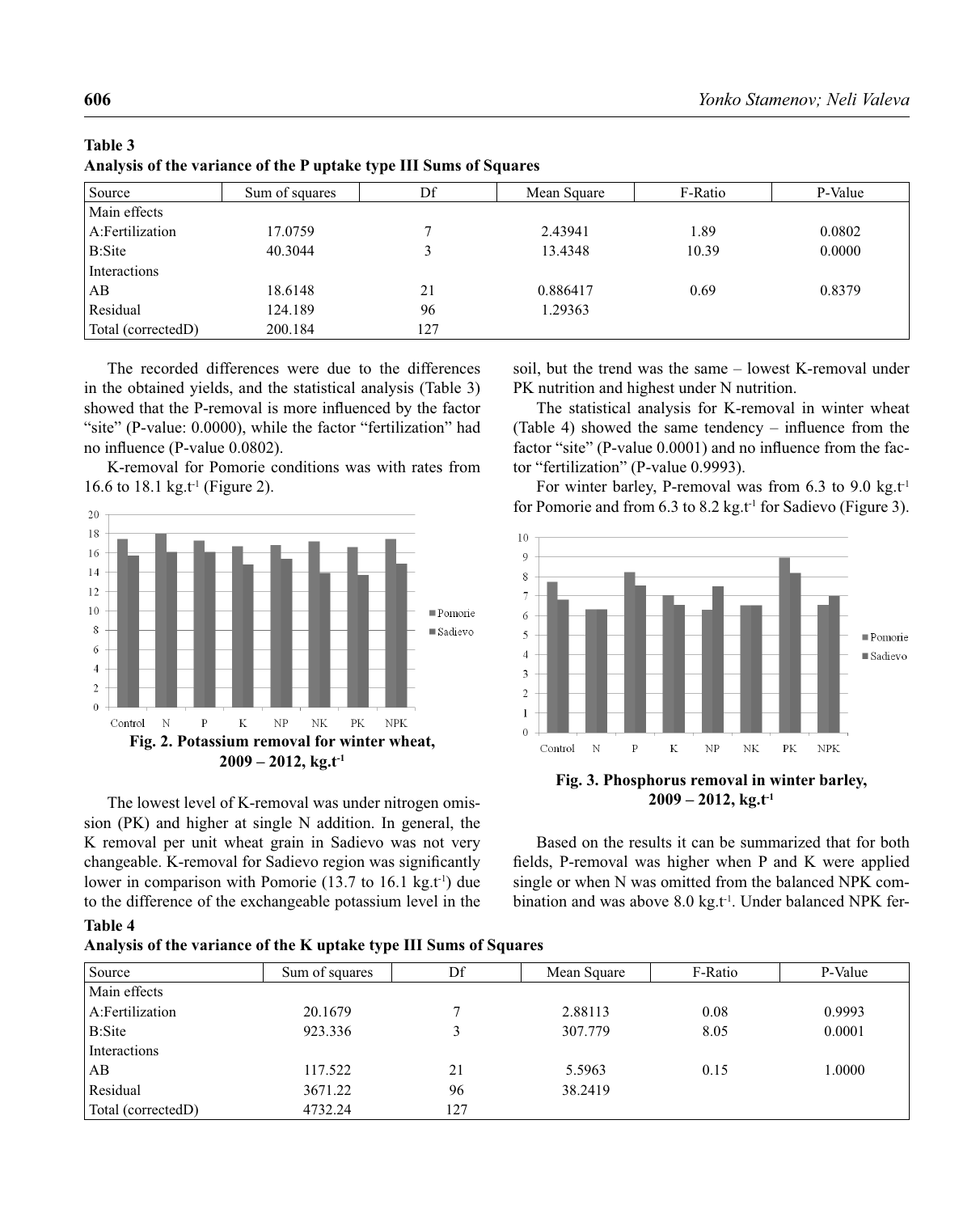tilization, P-removal was lower and in the range of 6.5 to 7.0  $kg.t<sup>1</sup>$  for both locations.

K-removal for the conditions in Pomorie was from 18.0 to 22.3 kg.t<sup>-1</sup> (Figure 4).



**2009 – 2012, kg.t-1**

The highest value of K-removal was observed under balanced nutrition due to the highest yields obtained during the years, while the lowest K-removal was obtained under single potassium addition, where the yields from the four years of the study were lowest of all nutrition treatments. As for wheat, K-removal for barley was lower in Sadievo than Pomorie –  $15.6 - 17.9$  kg.t<sup>-1</sup>. The variations between the different nutrient treatments were not significant, but enough to be summarized that K-removal was lower when Nitrogen was applied and the lowest under balanced NPK nutrition.

### **Conclusions**

P and K-removal per unit wheat and barley yield, grown under the conditions of South-Eastern Bulgaria was more influenced by the site specifics, as well as by the yield magnitude, and less by the nutrition conditions.

Nitrogen was the main nutrient influencing  $P$  and  $K$  removals due to its higher effect on the yields.

P-removal for both wheat and barley was lower under balanced NPK combination and also under N application due to the higher yields and the so-called "dilution effect" in which the phosphorus content in the grain and straw was lower.

The variation of K-removal was slight and no influence from the factor fertilization occurred. The K-removal was influences by the site specific and was lower for Sadievo, where the exchangeable potassium in the soil was with 10 mg/100 g less than in Pomorie.

P and K fertilization demonstrated very small impact on the removal of these two nutrients. The chemical composition of the crops, esp. the grain, was less influenced by the nutrients than by the yield. Due to this fact, nitrogen influencing the yields in a greater extent was the main factor influencing the P and K removal per unit grain yield.

The P and K removal values for wheat and barley varies in a limited range on both sites and this is prerequisite for unification the data used for preparing fertilizer recommendations.

### *Acknowedgements*

The authors acknowledge gratefully the contribution of the IPNI through the Contracts for project № 808 (BMP-SCN) with the University of Forestry, Sofia, which were indispensable for developing of optimal recommendations for fertilization of the main field crops in Bulgaria.

### **References**

- **Angelova, M. and I. Hristov,** 2003. Removal and Uptake of nitrogen, phosphorus and potassium from sunflower. *Bulgarian Journal of Soil Science*, *Agro-chemistry and Ecology*, vol. XH- $HVIII(4)$ .
- **Bazitov, V.**, 1998. Study of content, extraction and balance of nutrients in the crop rotation pairmaize-wheat. *Plant Science*, **35** (3): 196-219 (Bg).
- **Dimitrova, F. and M. Borisova**, 1984. Nitrogen, Phosphorus and Potassium Removal, Depending on the Fertilization and Tillage. *Research Institute for Soil Science and Agroecology "N.*  Poushkarov", Sofia (Bg).
- **Dimova, D., D. Rachovska and D. Rachovski**, 2005. Evaluation of genotypes winter wheat suitable for sustainable agriculture. Balkan Conference, Karnobat, pp. 235-238.
- **Fisher, R.**, 1925. Statistical Methods for Research Workers. Edinburgh: *Oliver and Boyd*, p. 47. ISBN 0-05-002170-2.
- **Ivanova, A., M. Nankova and N. Tzenov**, 2007. Influence of the variety on the main nutrients removal in wheat (*Triticum aestivum* L.) depending on growing conditions. *Studies on Arable Crops*, **4** (2) (Bg).
- **Ivanova, A., N. Tsenov and H. Kirchev**, 2010. Impact of environment and some agronomy practices on the productivity of the new wheat variety Bolyarka in South Dobrudzha region. BAL-WOIS 2010 – Ohrid, Republic of Macedonia, Vol. II
- **Kostadinova, S. and N. Ganusheva, 2010. Potassium use efficien**cy in barley genotypes. *Field Crops Studies*, **4** (2).
- **Kostadinova, S. and G. Panayotova,** 2012. Effect of potassium deficiency on the potassium utilization efficiency in wheat genotypes. Proceedings of XVI International Eco-Conference®, 26-29 September 2012, Novi Sad, Serbia, pp. 175-181.
- **Kostadinova, S. and N. Yordanova,** 2010. Fertilization and Energy Efficiency at Barley variety Kamenica. Field Crops Stud*ies*, **6** (1): 91-96.
- **Kostadinova, S., N. Yordanova and G. Rachovski,** 2010. Fertilization and Agronomic Efficiency at Barley variety Kamenica. *Field Crops Studies*, **6** (1): 85-90.